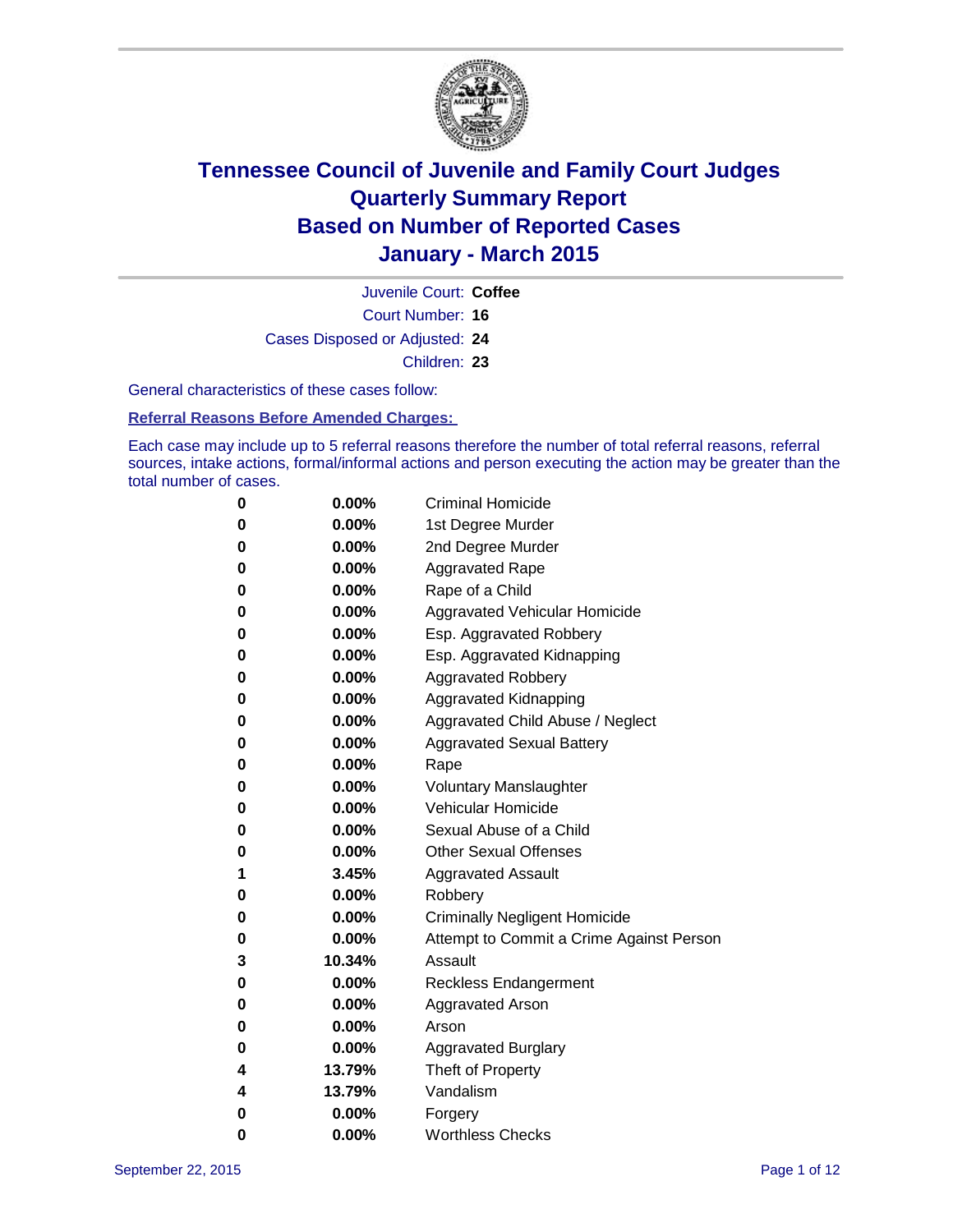

Juvenile Court: **Coffee**

Court Number: **16**

Cases Disposed or Adjusted: **24**

Children: **23**

#### **Referral Reasons Before Amended Charges:**

Each case may include up to 5 referral reasons therefore the number of total referral reasons, referral sources, intake actions, formal/informal actions and person executing the action may be greater than the total number of cases.

| 0            | 0.00%  | Illegal Possession / Fraudulent Use of Credit / Debit Cards |
|--------------|--------|-------------------------------------------------------------|
| 0            | 0.00%  | <b>Burglary</b>                                             |
| 0            | 0.00%  | Unauthorized Use of a Vehicle                               |
| 0            | 0.00%  | <b>Cruelty to Animals</b>                                   |
| 0            | 0.00%  | Sale of Controlled Substances                               |
| 0            | 0.00%  | <b>Other Drug Offenses</b>                                  |
| 4            | 13.79% | <b>Possession of Controlled Substances</b>                  |
| 0            | 0.00%  | <b>Criminal Attempt</b>                                     |
| 0            | 0.00%  | Carrying Weapons on School Property                         |
| 0            | 0.00%  | Unlawful Carrying / Possession of a Weapon                  |
| 0            | 0.00%  | <b>Evading Arrest</b>                                       |
| 0            | 0.00%  | Escape                                                      |
| 0            | 0.00%  | Driving Under Influence (DUI)                               |
| 3            | 10.34% | Possession / Consumption of Alcohol                         |
| 0            | 0.00%  | Resisting Stop, Frisk, Halt, Arrest or Search               |
| 0            | 0.00%  | <b>Aggravated Criminal Trespass</b>                         |
| 0            | 0.00%  | Harassment                                                  |
| 0            | 0.00%  | Failure to Appear                                           |
| 1            | 3.45%  | Filing a False Police Report                                |
| 0            | 0.00%  | Criminal Impersonation                                      |
| 0            | 0.00%  | <b>Disorderly Conduct</b>                                   |
| 0            | 0.00%  | <b>Criminal Trespass</b>                                    |
| $\mathbf{2}$ | 6.90%  | <b>Public Intoxication</b>                                  |
| 0            | 0.00%  | Gambling                                                    |
| 0            | 0.00%  | <b>Traffic</b>                                              |
| 0            | 0.00%  | <b>Local Ordinances</b>                                     |
| 0            | 0.00%  | Violation of Wildlife Regulations                           |
| 0            | 0.00%  | <b>Contempt of Court</b>                                    |
| 2            | 6.90%  | Violation of Probation                                      |
| 0            | 0.00%  | Violation of Aftercare                                      |
| 1            | 3.45%  | <b>Unruly Behavior</b>                                      |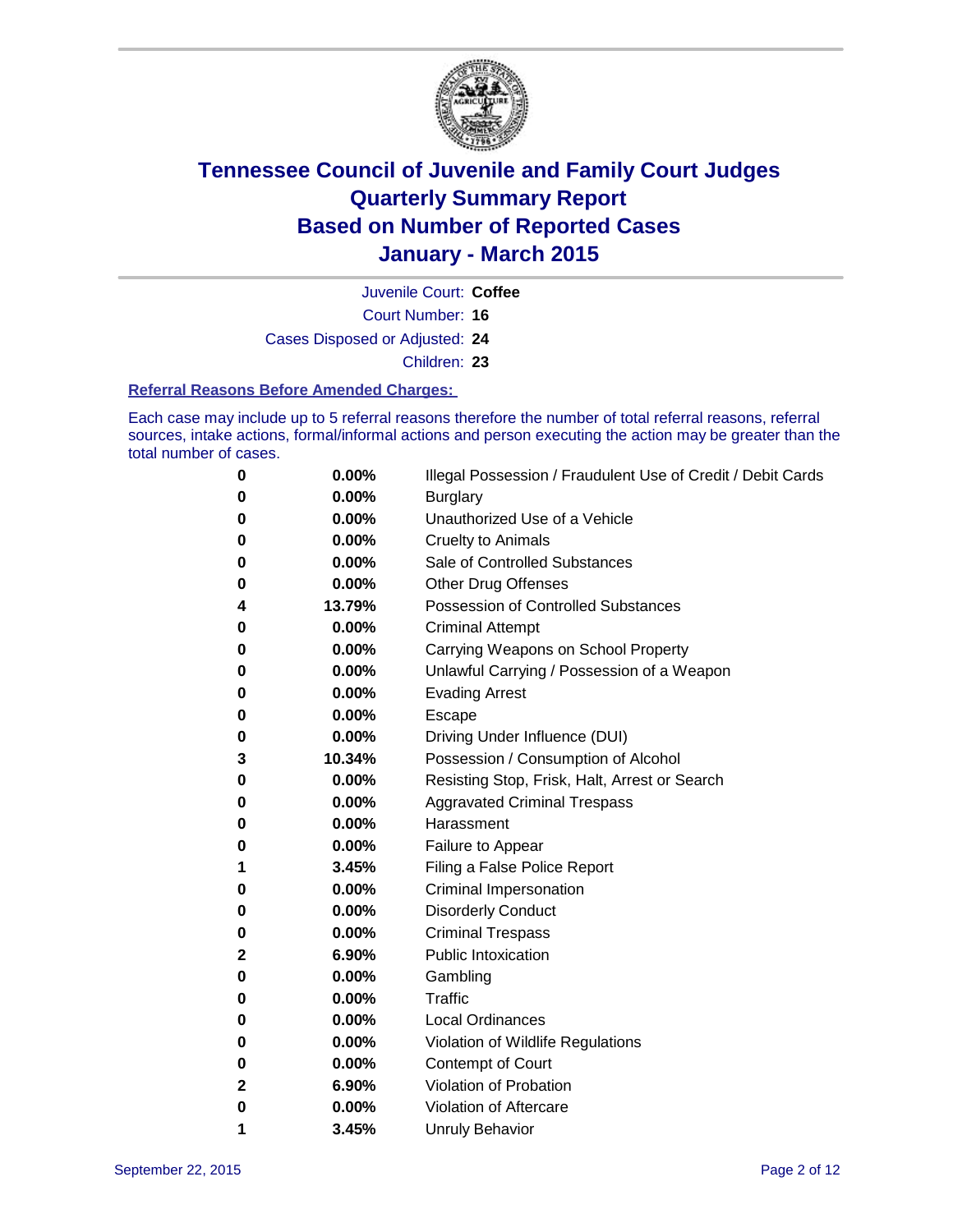

Court Number: **16** Juvenile Court: **Coffee** Cases Disposed or Adjusted: **24** Children: **23**

#### **Referral Reasons Before Amended Charges:**

Each case may include up to 5 referral reasons therefore the number of total referral reasons, referral sources, intake actions, formal/informal actions and person executing the action may be greater than the total number of cases.

| 2  | 6.90%    | Truancy                                |
|----|----------|----------------------------------------|
| 1  | 3.45%    | In-State Runaway                       |
| 0  | 0.00%    | Out-of-State Runaway                   |
| 0  | 0.00%    | Possession of Tobacco Products         |
| 0  | 0.00%    | Violation of a Valid Court Order       |
| 1  | 3.45%    | <b>Violation of Curfew</b>             |
| 0  | $0.00\%$ | Sexually Abused Child                  |
| 0  | 0.00%    | <b>Physically Abused Child</b>         |
| 0  | 0.00%    | Dependency / Neglect                   |
| 0  | 0.00%    | <b>Termination of Parental Rights</b>  |
| 0  | 0.00%    | <b>Violation of Pretrial Diversion</b> |
| 0  | 0.00%    | Violation of Informal Adjustment       |
| 0  | 0.00%    | <b>Judicial Review</b>                 |
| 0  | 0.00%    | <b>Administrative Review</b>           |
| 0  | 0.00%    | <b>Foster Care Review</b>              |
| 0  | 0.00%    | Custody                                |
| 0  | $0.00\%$ | Visitation                             |
| 0  | 0.00%    | Paternity / Legitimation               |
| 0  | 0.00%    | Child Support                          |
| 0  | 0.00%    | <b>Request for Medical Treatment</b>   |
| 0  | 0.00%    | <b>Consent to Marry</b>                |
| 0  | 0.00%    | Other                                  |
| 29 | 100.00%  | <b>Total Referrals</b>                 |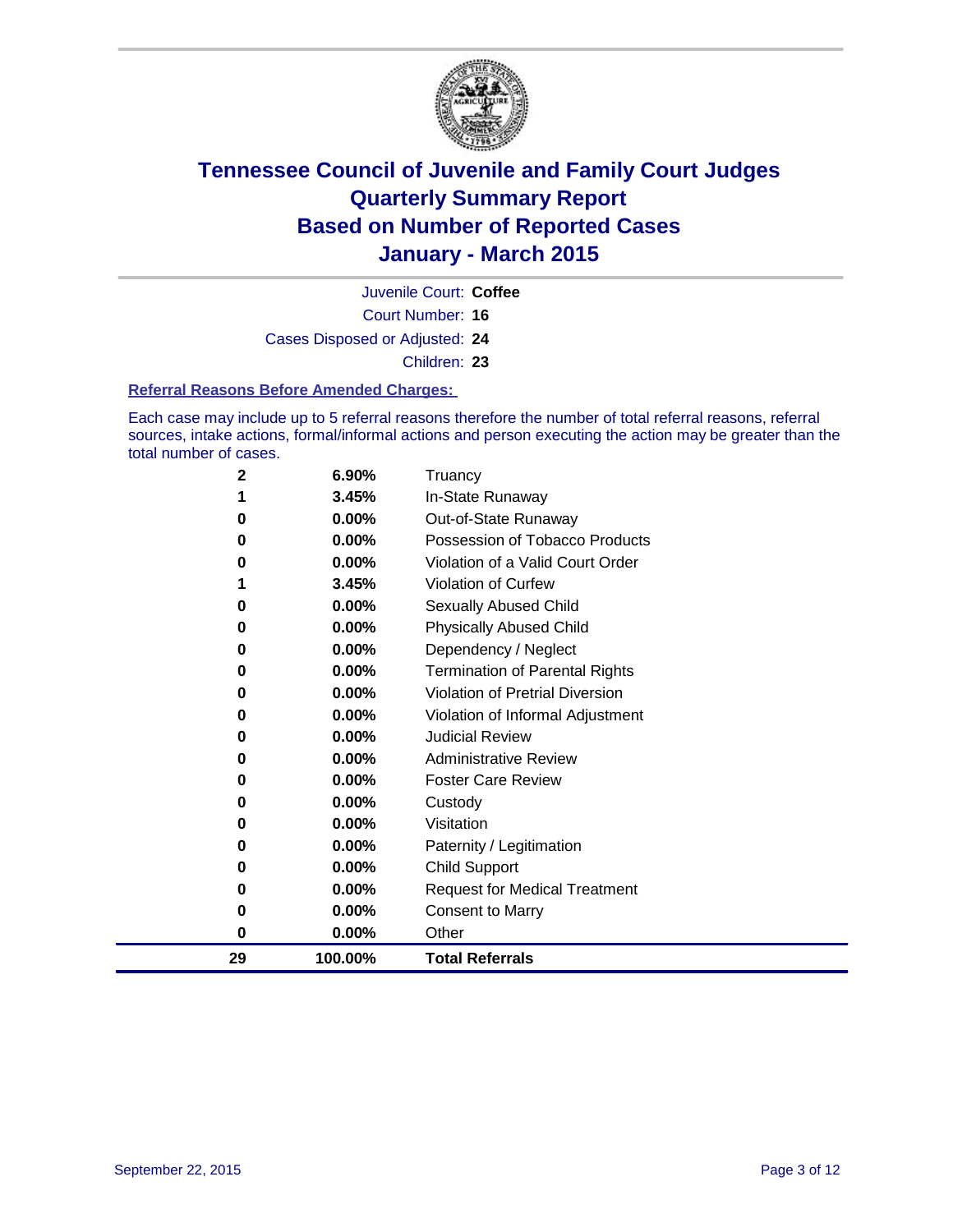

|                            |                                | Juvenile Court: Coffee            |
|----------------------------|--------------------------------|-----------------------------------|
|                            |                                | Court Number: 16                  |
|                            | Cases Disposed or Adjusted: 24 |                                   |
|                            |                                | Children: 23                      |
| <b>Referral Sources: 1</b> |                                |                                   |
| 23                         | 79.31%                         | Law Enforcement                   |
| 2                          | $6.90\%$                       | Parents                           |
| 0                          | $0.00\%$                       | <b>Relatives</b>                  |
| 0                          | 0.00%                          | Self                              |
| 2                          | $6.90\%$                       | School                            |
| 0                          | $0.00\%$                       | <b>CSA</b>                        |
| 1                          | 3.45%                          | <b>DCS</b>                        |
| 0                          | $0.00\%$                       | <b>Other State Department</b>     |
| 0                          | $0.00\%$                       | <b>District Attorney's Office</b> |
| 1                          | 3.45%                          | <b>Court Staff</b>                |
| 0                          | $0.00\%$                       | Social Agency                     |
| 0                          | $0.00\%$                       | <b>Other Court</b>                |
| 0                          | $0.00\%$                       | Victim                            |

| 29 | 100.00%  | <b>Total Referral Sources</b> |
|----|----------|-------------------------------|
| 0  | $0.00\%$ | Other                         |
| 0  | $0.00\%$ | Unknown                       |
| 0  | $0.00\%$ | Hospital                      |
| 0  | $0.00\%$ | Child & Parent                |
|    | <u></u>  | ,,,,,,,,                      |

#### **Age of Child at Referral: 2**

|    | 100.00%  | <b>Total Child Count</b> |
|----|----------|--------------------------|
| 0  | $0.00\%$ | <b>Unknown</b>           |
| 0  | $0.00\%$ | Ages 19 and Over         |
| 7  | 30.43%   | Ages 17 through 18       |
| 12 | 52.17%   | Ages 15 through 16       |
| 4  | 17.39%   | Ages 13 through 14       |
| 0  | 0.00%    | Ages 11 through 12       |
| 0  | $0.00\%$ | Ages 10 and Under        |
|    | 23       |                          |

<sup>1</sup> If different than number of Referral Reasons (29), verify accuracy of your court's data.

One child could be counted in multiple categories, verify accuracy of your court's data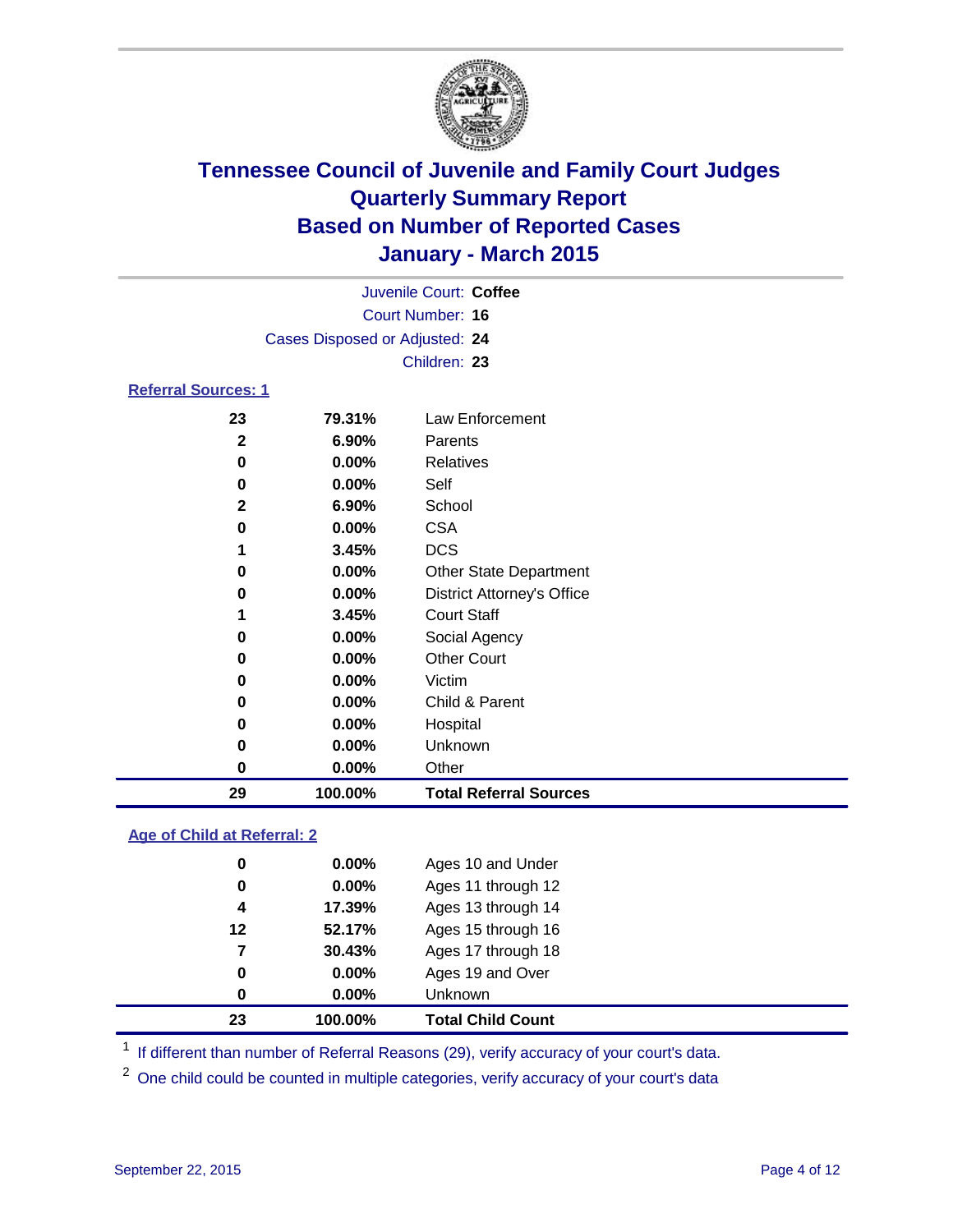

|                                         |                                | Juvenile Court: Coffee   |
|-----------------------------------------|--------------------------------|--------------------------|
|                                         |                                | Court Number: 16         |
|                                         | Cases Disposed or Adjusted: 24 |                          |
|                                         |                                | Children: 23             |
| Sex of Child: 1                         |                                |                          |
| 15                                      | 65.22%                         | Male                     |
| 8                                       | 34.78%                         | Female                   |
| $\bf{0}$                                | 0.00%                          | Unknown                  |
| 23                                      | 100.00%                        | <b>Total Child Count</b> |
| Race of Child: 1                        |                                |                          |
| 19                                      | 82.61%                         | White                    |
| 4                                       | 17.39%                         | African American         |
| 0                                       | 0.00%                          | Native American          |
| 0                                       | 0.00%                          | Asian                    |
| 0                                       | 0.00%                          | Mixed                    |
| 0                                       | 0.00%                          | Unknown                  |
| 23                                      | 100.00%                        | <b>Total Child Count</b> |
| <b>Hispanic Origin: 1</b>               |                                |                          |
| 1                                       | 4.35%                          | Yes                      |
| 22                                      | 95.65%                         | <b>No</b>                |
| $\bf{0}$                                | 0.00%                          | Unknown                  |
| 23                                      | 100.00%                        | <b>Total Child Count</b> |
| <b>School Enrollment of Children: 1</b> |                                |                          |
|                                         |                                |                          |
| 21                                      | 91.30%<br>4.35%                | Yes<br><b>No</b>         |
| 1<br>1                                  | 4.35%                          | Unknown                  |
| 23                                      |                                |                          |
|                                         | 100.00%                        | <b>Total Child Count</b> |

One child could be counted in multiple categories, verify accuracy of your court's data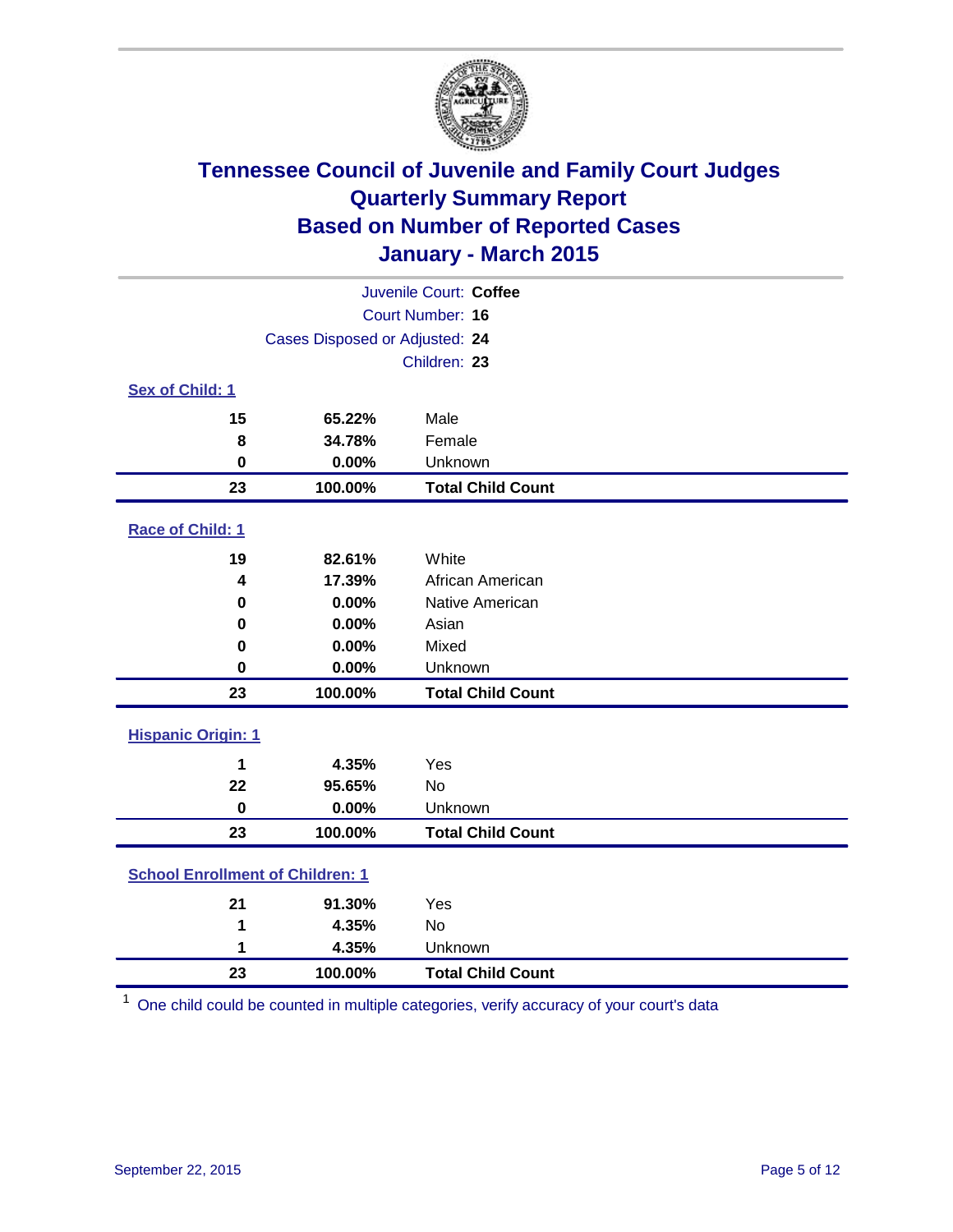

|                             |                                                           | Juvenile Court: Coffee       |
|-----------------------------|-----------------------------------------------------------|------------------------------|
|                             |                                                           | Court Number: 16             |
|                             | Cases Disposed or Adjusted: 24                            |                              |
|                             |                                                           | Children: 23                 |
|                             | <b>Living Arrangement of Child at Time of Referral: 1</b> |                              |
| 3                           | 13.04%                                                    | With Both Biological Parents |
| $\pmb{0}$                   | $0.00\%$                                                  | With Father and Stepmother   |
| 7                           | 30.43%                                                    | With Mother and Stepfather   |
| 11                          | 47.83%                                                    | With Mother                  |
| 0                           | $0.00\%$                                                  | With Father                  |
| 1                           | 4.35%                                                     | <b>With Relatives</b>        |
| 1                           | 4.35%                                                     | With Adoptive Parents        |
| 0                           | 0.00%                                                     | With Foster Family           |
| 0                           | $0.00\%$                                                  | In a Group Home              |
| 0                           | 0.00%                                                     | In a Residential Center      |
| 0                           | $0.00\%$                                                  | In an Institution            |
| 0                           | 0.00%                                                     | Independent                  |
| 0                           | $0.00\%$                                                  | Unknown                      |
| $\mathbf 0$                 | 0.00%                                                     | Other                        |
| 23                          | 100.00%                                                   | <b>Total Child Count</b>     |
| <b>Type of Detention: 2</b> |                                                           |                              |
| $\pmb{0}$                   | 0.00%                                                     | Non-Secure Placement         |
| 1                           | 4.17%                                                     | Juvenile Detention Facility  |
| 0                           | 0.00%                                                     | Jail - Complete Separation   |
| 0                           | 0.00%                                                     | Jail - Partial Separation    |
| 0                           | 0.00%                                                     | Jail - No Separation         |
| 0                           | $0.00\%$                                                  | <b>Psychiatric Hospital</b>  |
| 0                           | 0.00%                                                     | Unknown                      |

**100.00% Total Detention Count**

<sup>1</sup> One child could be counted in multiple categories, verify accuracy of your court's data

If different than number of Cases (24) verify accuracy of your court's data.

**95.83%** Does Not Apply

**0.00%** Other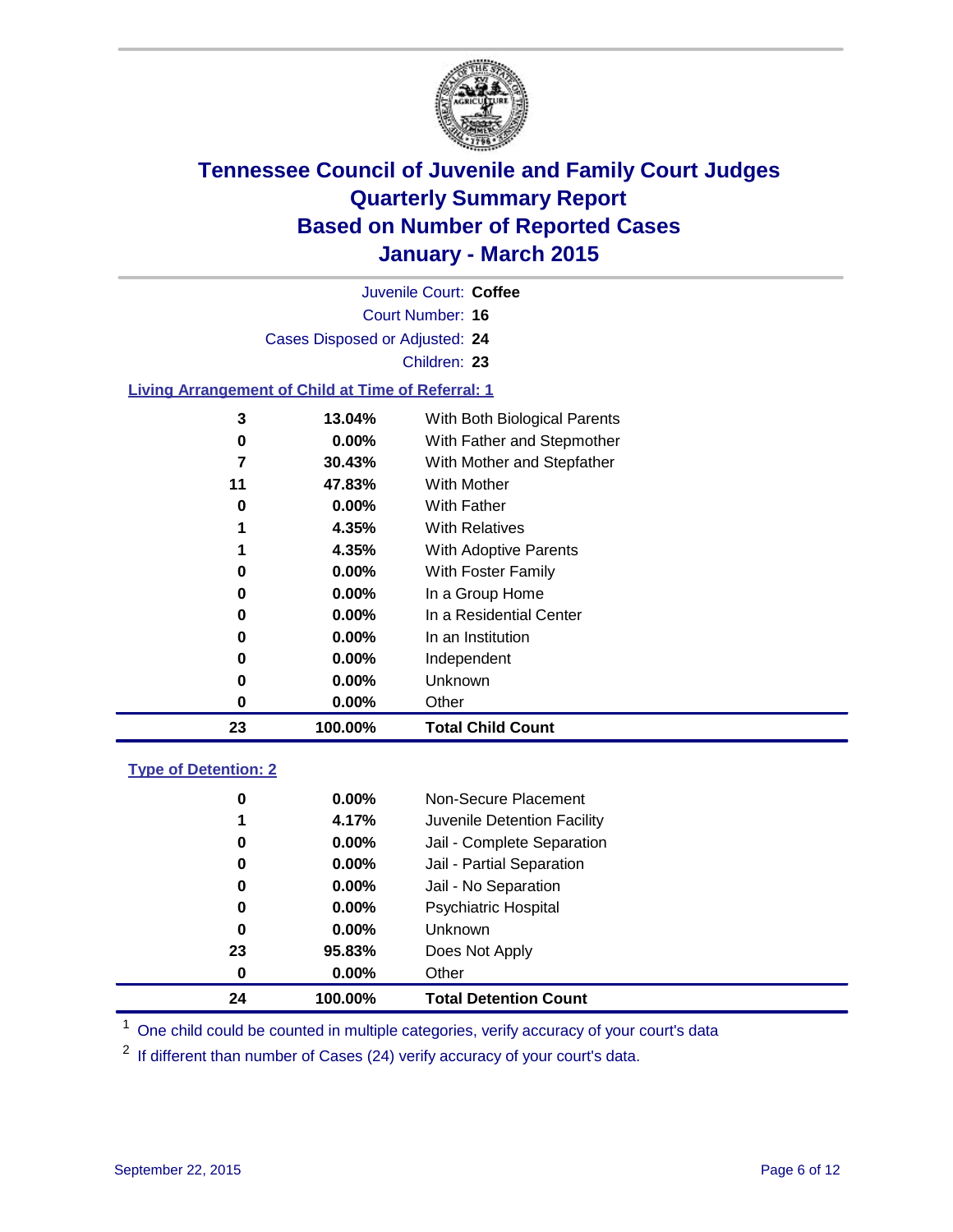

|                                                    |                                | Juvenile Court: Coffee               |
|----------------------------------------------------|--------------------------------|--------------------------------------|
|                                                    |                                | <b>Court Number: 16</b>              |
|                                                    | Cases Disposed or Adjusted: 24 |                                      |
|                                                    |                                | Children: 23                         |
| <b>Placement After Secure Detention Hearing: 1</b> |                                |                                      |
| 0                                                  | 0.00%                          | Returned to Prior Living Arrangement |
| 0                                                  | 0.00%                          | Juvenile Detention Facility          |
| 0                                                  | 0.00%                          | Jail                                 |
| $\bf{0}$                                           | 0.00%                          | Shelter / Group Home                 |
| 0                                                  | 0.00%                          | <b>Foster Family Home</b>            |
| 0                                                  | 0.00%                          | <b>Psychiatric Hospital</b>          |
| 0                                                  | 0.00%                          | <b>Unknown</b>                       |
| 24                                                 | 100.00%                        | Does Not Apply                       |
| 0                                                  | 0.00%                          | Other                                |
| 24                                                 | 100.00%                        | <b>Total Placement Count</b>         |
| <b>Intake Actions: 2</b>                           |                                |                                      |
| 29                                                 | 100.00%                        | <b>Petition Filed</b>                |
| $\bf{0}$                                           | 0.00%                          | <b>Motion Filed</b>                  |
| 0                                                  | 0.00%                          | <b>Citation Processed</b>            |
| 0                                                  | 0.00%                          | Notification of Paternity Processed  |
| 0                                                  | 0.00%                          | Scheduling of Judicial Review        |
| $\bf{0}$                                           | 0.00%                          | Scheduling of Administrative Review  |
| 0                                                  | 0.00%                          | Scheduling of Foster Care Review     |
| 0                                                  | 0.00%                          | Unknown                              |
| 0                                                  | 0.00%                          | Does Not Apply                       |
| 0                                                  | 0.00%                          | Other                                |
| 29                                                 | 100.00%                        | <b>Total Intake Count</b>            |

<sup>1</sup> If different than number of Cases (24) verify accuracy of your court's data.

<sup>2</sup> If different than number of Referral Reasons (29), verify accuracy of your court's data.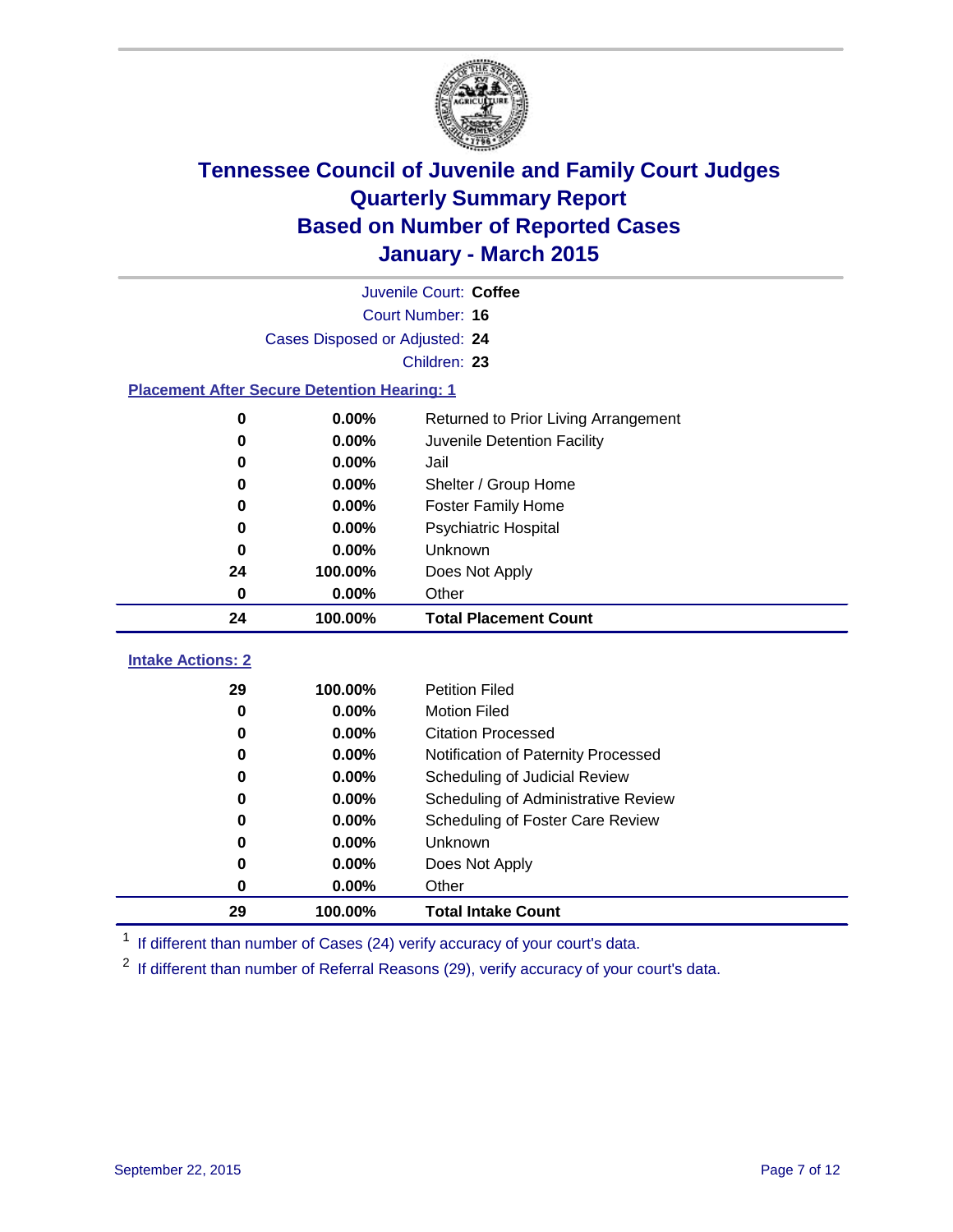

Court Number: **16** Juvenile Court: **Coffee** Cases Disposed or Adjusted: **24** Children: **23**

#### **Last Grade Completed by Child: 1**

| $\mathbf 0$ | 0.00%    | Too Young for School         |  |
|-------------|----------|------------------------------|--|
| 0           | 0.00%    | Preschool                    |  |
| $\bf{0}$    | 0.00%    | Kindergarten                 |  |
| 0           | 0.00%    | 1st Grade                    |  |
| 0           | 0.00%    | 1st Grade                    |  |
| 0           | 0.00%    | 2nd Grade                    |  |
| $\bf{0}$    | 0.00%    | 2nd Grade                    |  |
| $\bf{0}$    | 0.00%    | 3rd Grade                    |  |
| 0           | 0.00%    | 3rd Grade                    |  |
| $\pmb{0}$   | 0.00%    | 4th Grade                    |  |
| 0           | 0.00%    | 4th Grade                    |  |
| 0           | $0.00\%$ | 5th Grade                    |  |
| 0           | 0.00%    | 5th Grade                    |  |
| $\bf{0}$    | 0.00%    | 6th Grade                    |  |
| 0           | 0.00%    | 6th Grade                    |  |
| 0           | 0.00%    | 7th Grade                    |  |
| 0           | 0.00%    | 7th Grade                    |  |
| 7           | 30.43%   | 8th Grade                    |  |
| 0           | 0.00%    | 8th Grade                    |  |
| 8           | 34.78%   | 9th Grade                    |  |
| 0           | 0.00%    | 9th Grade                    |  |
| 4           | 17.39%   | 10th Grade                   |  |
| $\bf 2$     | 8.70%    | 11th Grade                   |  |
| 1           | 4.35%    | 12th Grade                   |  |
| 0           | 0.00%    | Non-Graded Special Ed        |  |
| 0           | 0.00%    | GED                          |  |
| $\bf{0}$    | 0.00%    | Graduated                    |  |
| 0           | 0.00%    | <b>Never Attended School</b> |  |
| 1           | 4.35%    | Unknown                      |  |
| $\bf{0}$    | 0.00%    | Other                        |  |
| 23          | 100.00%  | <b>Total Child Count</b>     |  |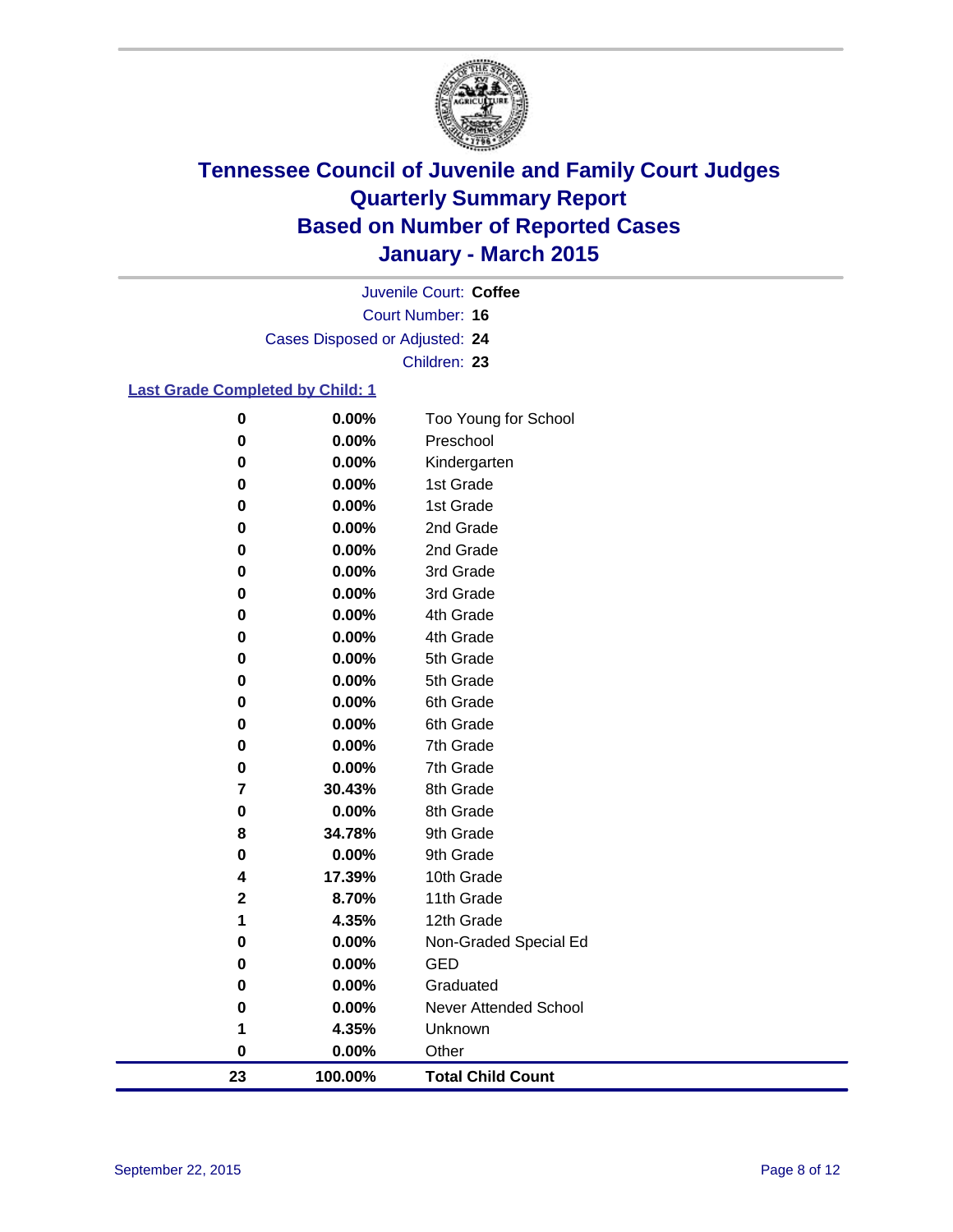

|                                         |                                | Juvenile Court: Coffee                                                                              |
|-----------------------------------------|--------------------------------|-----------------------------------------------------------------------------------------------------|
|                                         |                                | Court Number: 16                                                                                    |
|                                         | Cases Disposed or Adjusted: 24 |                                                                                                     |
|                                         |                                | Children: 23                                                                                        |
| <b>Enrolled in Special Education: 1</b> |                                |                                                                                                     |
| $\mathbf{2}$                            | 8.70%                          | Yes                                                                                                 |
| 20                                      | 86.96%                         | No                                                                                                  |
| 1                                       | 4.35%                          | Unknown                                                                                             |
| 23                                      | 100.00%                        | <b>Total Child Count</b>                                                                            |
|                                         |                                | $\frac{1}{2}$ One obild equid be counted in multiple estegation verify conveny of your courtle data |

<sup>1</sup> One child could be counted in multiple categories, verify accuracy of your court's data

| <b>Action Executed By: 1</b> |
|------------------------------|
|------------------------------|

| 29<br>0 | 100.00%<br>0.00% | Judge<br>Magistrate       |
|---------|------------------|---------------------------|
| 0       | $0.00\%$         | <b>YSO</b>                |
| 0       | 0.00%            | Other                     |
| 0       | $0.00\%$         | Unknown                   |
| 29      | 100.00%          | <b>Total Action Count</b> |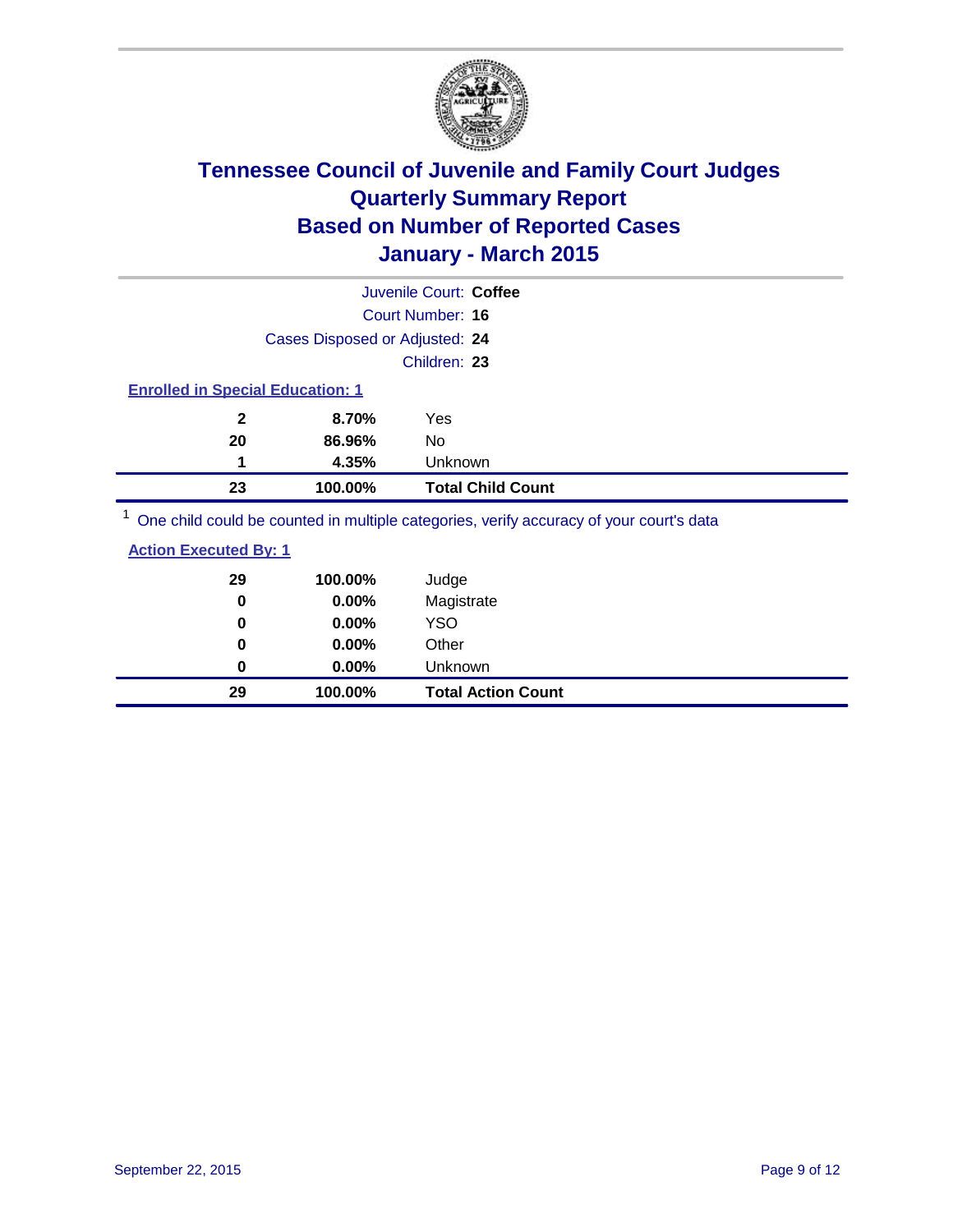

Court Number: **16** Juvenile Court: **Coffee** Cases Disposed or Adjusted: **24** Children: **23**

#### **Formal / Informal Actions: 1**

| 0  | $0.00\%$ | Dismissed                                        |
|----|----------|--------------------------------------------------|
| 0  | $0.00\%$ | Retired / Nolle Prosequi                         |
| 17 | 58.62%   | <b>Complaint Substantiated Delinquent</b>        |
| 2  | $6.90\%$ | <b>Complaint Substantiated Status Offender</b>   |
| 0  | $0.00\%$ | <b>Complaint Substantiated Dependent/Neglect</b> |
| 0  | $0.00\%$ | <b>Complaint Substantiated Abused</b>            |
| 0  | $0.00\%$ | <b>Complaint Substantiated Mentally III</b>      |
| 10 | 34.48%   | Informal Adjustment                              |
| 0  | $0.00\%$ | <b>Pretrial Diversion</b>                        |
| 0  | $0.00\%$ | <b>Transfer to Adult Court Hearing</b>           |
| 0  | $0.00\%$ | Charges Cleared by Transfer to Adult Court       |
| 0  | $0.00\%$ | Special Proceeding                               |
| 0  | $0.00\%$ | <b>Review Concluded</b>                          |
| 0  | $0.00\%$ | Case Held Open                                   |
| 0  | $0.00\%$ | Other                                            |
| 0  | $0.00\%$ | Unknown                                          |
| 29 | 100.00%  | <b>Total Action Count</b>                        |

<sup>1</sup> If different than number of Referral Reasons (29), verify accuracy of your court's data.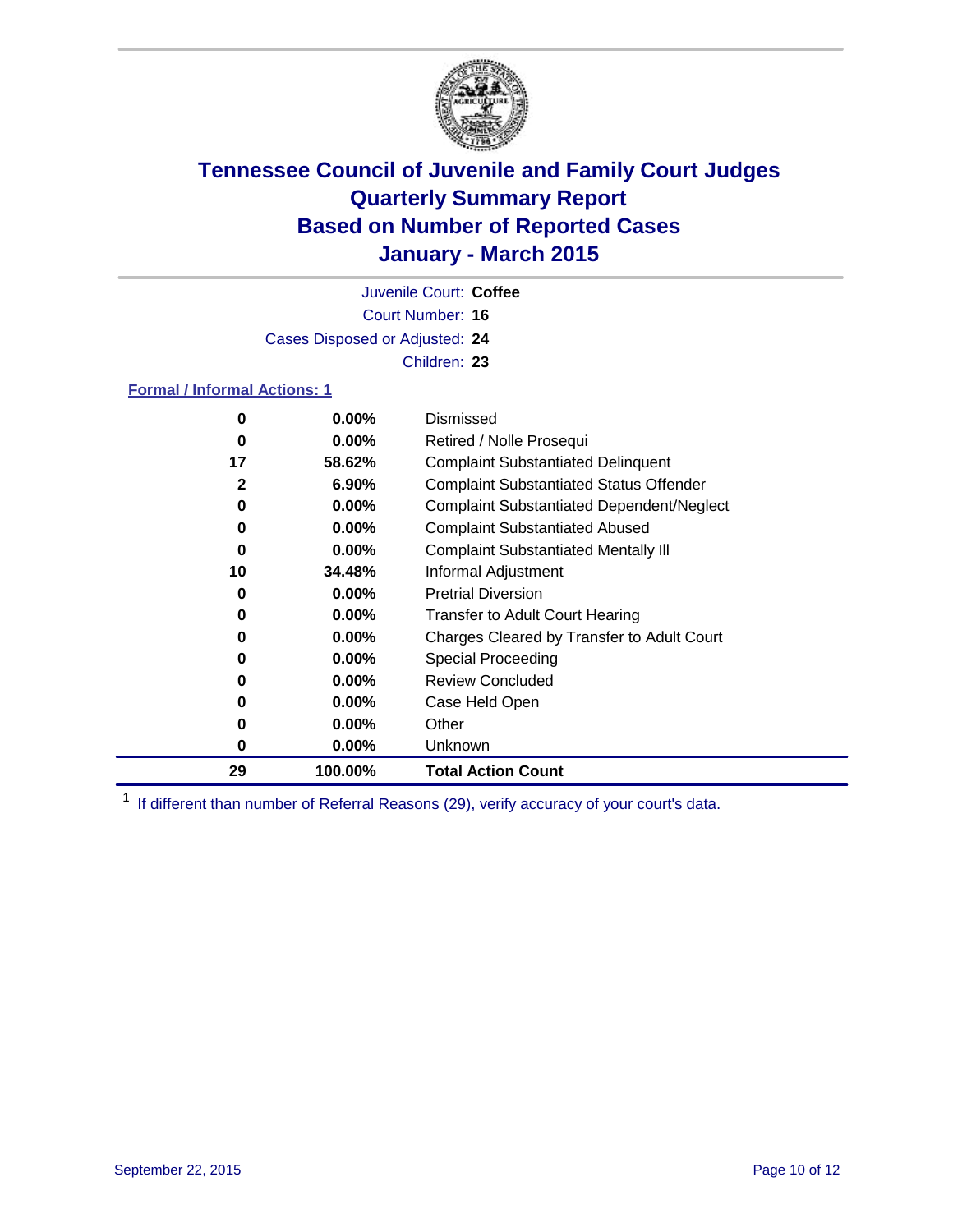

|                       |                                                       | Juvenile Court: Coffee                               |
|-----------------------|-------------------------------------------------------|------------------------------------------------------|
|                       |                                                       | Court Number: 16                                     |
|                       | Cases Disposed or Adjusted: 24                        |                                                      |
|                       |                                                       | Children: 23                                         |
| <b>Case Outcomes:</b> | There can be multiple outcomes for one child or case. |                                                      |
| 0                     | 0.00%                                                 | <b>Case Dismissed</b>                                |
| 0                     | 0.00%                                                 | Case Retired or Nolle Prosequi                       |
| 0                     | 0.00%                                                 | Warned / Counseled                                   |
| 0                     | 0.00%                                                 | Held Open For Review                                 |
| 22                    | 37.29%                                                | Supervision / Probation to Juvenile Court            |
| 0                     | 0.00%                                                 | <b>Probation to Parents</b>                          |
| 0                     | 0.00%                                                 | Referral to Another Entity for Supervision / Service |
| 1                     | 1.69%                                                 | Referred for Mental Health Counseling                |
| 5                     | 8.47%                                                 | Referred for Alcohol and Drug Counseling             |
| 0                     | 0.00%                                                 | <b>Referred to Alternative School</b>                |
| 0                     | 0.00%                                                 | Referred to Private Child Agency                     |
| 0                     | 0.00%                                                 | Referred to Defensive Driving School                 |
| 0                     | 0.00%                                                 | Referred to Alcohol Safety School                    |
| 0                     | 0.00%                                                 | Referred to Juvenile Court Education-Based Program   |
| 0                     | 0.00%                                                 | Driver's License Held Informally                     |
| 0                     | 0.00%                                                 | <b>Voluntary Placement with DMHMR</b>                |
| 0                     | 0.00%                                                 | <b>Private Mental Health Placement</b>               |
| 0                     | 0.00%                                                 | <b>Private MR Placement</b>                          |
| 0                     | 0.00%                                                 | Placement with City/County Agency/Facility           |
| 0                     | 0.00%                                                 | Placement with Relative / Other Individual           |
| 0                     | 0.00%                                                 | Fine                                                 |
| 0                     | 0.00%                                                 | <b>Public Service</b>                                |
| 3                     | 5.08%                                                 | Restitution                                          |
| 0                     | 0.00%                                                 | <b>Runaway Returned</b>                              |
| 1                     | 1.69%                                                 | No Contact Order                                     |
| 0                     | 0.00%                                                 | Injunction Other than No Contact Order               |
| 1                     | 1.69%                                                 | <b>House Arrest</b>                                  |
| 0                     | 0.00%                                                 | <b>Court Defined Curfew</b>                          |
| 0                     | 0.00%                                                 | Dismissed from Informal Adjustment                   |
| 0                     | 0.00%                                                 | <b>Dismissed from Pretrial Diversion</b>             |
| 0                     | 0.00%                                                 | Released from Probation                              |
| 0                     | 0.00%                                                 | <b>Transferred to Adult Court</b>                    |
| 0                     | 0.00%                                                 | <b>DMHMR Involuntary Commitment</b>                  |
| 0                     | $0.00\%$                                              | <b>DCS Commitment - Determinate</b>                  |